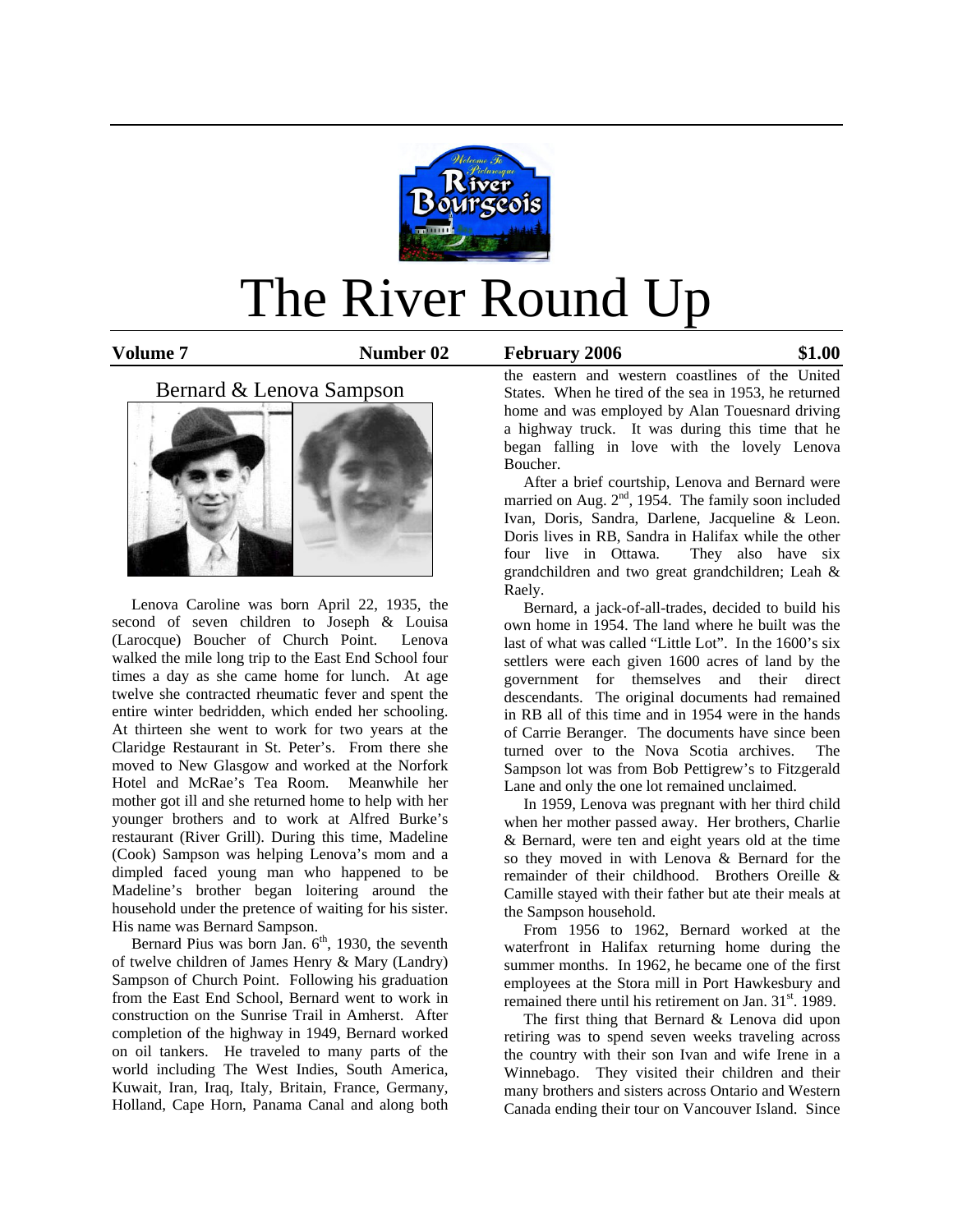retirement Bernard has taken up searching the countryside for "collectables" or as Lenova calls it "junk". Both are founding members of the Seniors 50+ Club. Lenova loves her bingo while Bernard loves to visit his many relatives for coffee and tall tales. Bernard & Lenova, we all wish you many more years of good health and wedded bliss. *Sharon Chilvers* 

"The Shack"-"The Natives"



*Michael, Bernard, Basil & Alvin Burke in front of the shack.* 

 In 1970, five young boys from the Southside; Basil, Larry, Michael & Alvin Burke and Calvin Libbus built themselves a *shack* on the side of the hill on the property of Ernest Burke on the road to Richard's Pond. At first it was just a hangout where the boys carved molds out of wood and then melted lead to make small anchors and trinkets. Soon however word spread that it was a place for kids to hang out and the membership grew to include; John MacPhee, Leonard Pottie, Peter Baccardax, Gerald LeBlanc, Donnie & Lester Fougere, Debbie & Verna Davidson, and Brian, Stephen & Linda Burke.

 In 1972 on Halloween night rivals from the Church Point allegedly tipped the *shack* down the hill leaving only its foundation. Disappointed but not dejected the troops decided to rebuild the *shack* but this time it was built across the road and creek on land owned by Mickey Burke. With the lumber from a shed that was once owned by Lawrence Burke, the new *shack* was built stronger and now measured ten by ten feet. Members now included Rodney, Beverley, Anita, & Rita Burke, David & Lloyd LeBlanc, Jeanette Fougere and Levenia Libbus. The *shack* now had a potbelly stove, benches, makeshift table and several cots. Kerosene lamps and candles were used for lighting and a transistor radio was the only form of music as not a single member of the club played a musical instrument (Southsiders were never known for their musical talents). Each fall the kids from the Church Point and the Northside would arrive with a truckload of apples and would launch them at the *shack*. After the first year the members

were ready and armed with apples awaiting the now annual event.



 By the late seventies an expansion on the *shack* was required as a result of a population explosion that took place on the Southside in 1963 & 1964. These kids included Blair, Bernard, Glen, Austin, Wayne, Roger, Arlene, Debbie, Angele and Justin Burke, Cynthia Richard, Keith LeBlanc and Leonard Landry. The following kids were also members even though they were not from the Southside: Janice Pottie, David & Kevin King and Darren & Perry Boudreau. Summer time members included Barry & Greg Cormier, Ericka & Timmy Pederson, and Christine Fougere.

 It was at this time that the kids became known as the famous "Natives". They formed a baseball team and participated in many RB festival ball tournaments. Parties…oops gatherings were a weekly thing at the shack, meals were cooked on the potbelly stove, mostly stews as vegetables were readily available from neighbouring gardens. Rumour has it, but not confirmed, that some spirits were also drunk.

 In 1982 the last of the group finished school and in 1983 one weekend, due to the lack of driftwood for a bonfire at Richard's Pond, the *shack* was dismantled and set ablaze. The "Natives" friendship did not end on that fiery day at Richard's Pond as many of the gang now live in the Halifax area and the baseball team continued to play for the next ten years. In 2004 the members would meet again at the memorial of their first fallen comrade, Darren Boudreau. They embraced together in grief and wonderful memories of their departed friend.

 Most members are married now and are busy raising their families. Leonard Pottie holds the distinction of being the first grandfather. Most stories of the *shack* will probably be embellished for their children. To this day on any summer long weekend you can walk the roads on the Southside and see most of the members huddled together reminiscing of the days of "*The Shack".* Thanks to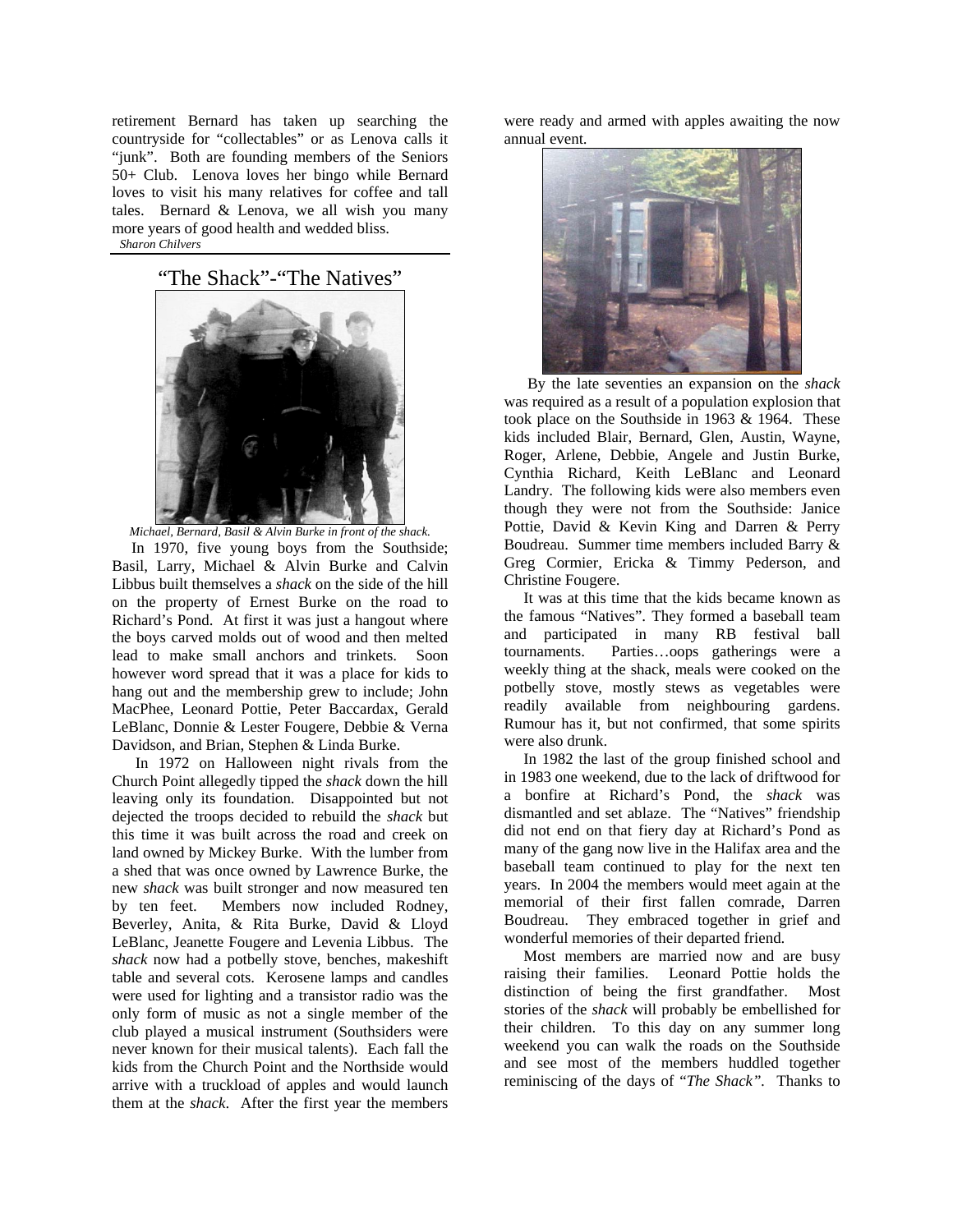the many contributors of this story. Hopefully no member's name has been omitted.



*Edward as he arrives in Afghanistan.*

 MCPL Edward Bouchard now stationed in Kandahar (Afghanistan) for nine months departed his home base in Edmonton, AB on January  $8<sup>th</sup>$ , 2006. He is due to return on October  $6<sup>th</sup>$ , 2006. He is the son of Art & Linda Bouchard of River Bourgeois. He joined the signal squadron in 1990 and is now attached to the Princess Patricia Canadian Light Infantry (PPCLI). He is married to the former Chantal Poissant of Sedlley, SK and has two sons Dylan (13) and Brandon (8). He also has two sisters, Melissa in Fredericton & Christine in Dartmouth. His previous postings were in Cornwallis, NS; Kingston, ON; and Calgary, Suffield & Edmonton, AB. We all wish Edward the very best and safe return during his peacekeepers duties. *Mom, Dad & all of River Bourgeois.* 

*(Ronald Landry, son of Vera Bourque and the late George Landry has also left for Afghanistan. We will have more on Ronald next month.)* 

## Where are they now?

 Roy Fougere is a travelling man. He was born the son of Anselm & Evelyn Fougere on the Southside of River Bourgeois, studied at ST.F.X., Saint Mary's and graduated as a mining engineer from TUNS (Technical University of Nova Scotia, now a part of Dalhousie). His first mining job was in Wabush, Labrador where he and wife Elaine had two children, Leia & Nicolas. A new tin mine opening in Yarmouth lured them back to Nova Scotia but they were only there three years when they answered the call to "go west" spending three years in Grande Cache and another four in Fort McMurray, AB.

 In 1995, Roy started looking overseas and settled on a job in Zambia, Africa. Working abroad fulfilled his desire for new challenges, adventure and so he followed that job with a move to Indonesia, where he worked on the start up of a huge gold mine on the island of Sumbawa. It really is a small world and

nowhere is that more evident than in the mining industry. One day as Roy was having lunch in the cafeteria at their remote camp in the Indonesian jungle a man sitting opposite him asked, "Where are you from?" Roy answered "Canada". "Oh, where in Canada?" "Nova Scotia." "Where in Nova Scotia?" "Cape Breton." "Where in Cape Breton?" "River Bourgeois." "Really! There's a guy sitting right behind you at the next table who is also from River Bourgeois!" Roy turned around to see Kenneth Boucher!

 In 1999 Roy returned to River Bourgeois to establish a home base, having bought Thomas Sampson's house on the Southside. He purchased & managed Apple Auto Glass and started a small engine repair business, Nic's Sales and Service. However the call of mining is strong and when a head hunter called in January, 2005 to see if he would help on a start up project for three months in northern British Columbia, he went. That has subsequently turned into a full time job.

 So to answer the question "Where is he now?". He's in Chetwynd, BC but one thing is for sure, as much as he may seek adventure and new challenges, his heart and home are in Cape Breton. If you ask him his favourite place to be; it's dangling a mackerel line over the side of his old boat in the waters off River Bourgeois.

*We are hoping more people living away will let us know what is happening with them. You can reach us by email at rbcap@stpeterscable.ca* 



*Gerard Touesnard, Valerie Boyd & Buddy Boudreau at the official ribbon cutting ceremony*. *Photo taken by Donnie Pottie.* 

 "U CALL - WE HAUL". This logo is found on Buddy Boudreau's truck license plate and last summer Valerie Boyd decided to contact Buddy & Donnie Pottie to destroy an old shed in her back yard. The shed was dismantled and hauled behind Buddy's where it was quickly rebuilt and enlarged. As usual in RB, we wanted a picture for the Round Up.